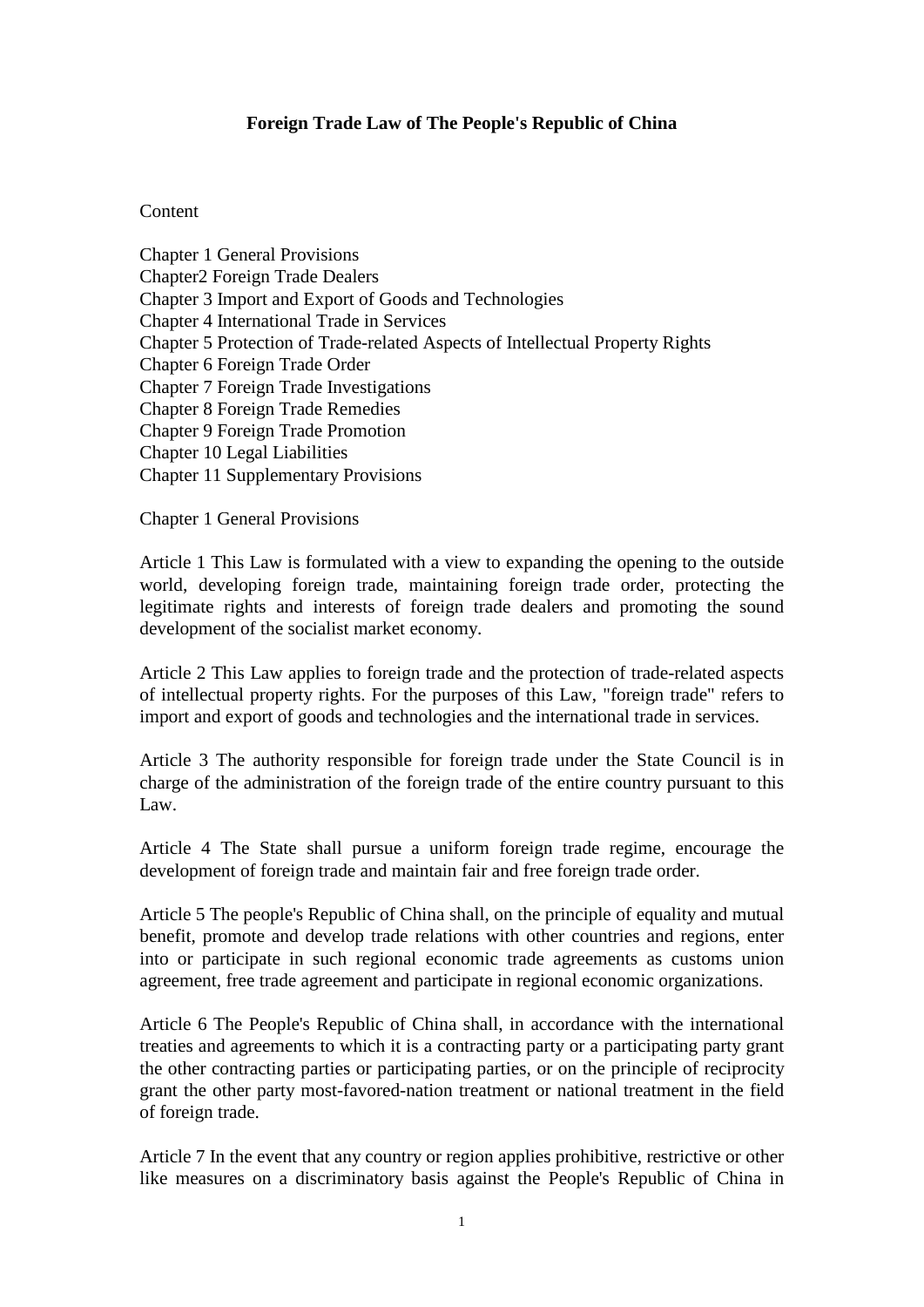respect of trade, the People's Republic of China may, as the case may be, take countermeasures against the country or region in question.

Chapter 2 Foreign Trade Dealers

Article 8 For the purposes of this Law, "foreign trade dealers" refers to legal persons, other organizations or individuals that have fulfilled the industrial and commercial registration or other practicing procedures in accordance with laws and engage in foreign trade dealings in compliance with this Law and other relevant laws and administrative regulations.

Article 9 Foreign trade dealers engaged in import and export of goods or technologies shall register with the authority responsible for foreign trade under the State Council or its authorized bodies unless laws, regulations and the authority responsible for foreign trade under the State Council do not so require. The specific measures for registration shall be laid down by the authority responsible for foreign trade under the State Council. Where foreign trade dealers fail to register as required, the Customs authority shall not process the procedures of declaration, examination and release for the imported and exported goods.

Article 10 The international trade in services shall be carried out in compliance with the provisions of this Law and other relevant laws and administrative regulations. The units engaged in foreign contract of construction project or foreign labor cooperation shall be equipped with corresponding eligibility or qualification. The specific measures therefore shall be laid down by the State Council.

Article 11 The State may implement state trading on certain goods. The import and export of the goods subject to state trading shall be operated only by the authorized enterprises unless the state allows the import and export of certain quantities of the goods subject to state trading to be operated by the enterprises without authorization. The lists of the goods subject to state trading and the authorized enterprises shall be determined, adjusted and made public by the authority responsible for foreign trade under the State Council in conjunction with other relevant authorities under the State Council. In the event of importation of the goods subject to state trading without authorization in violation of paragraph 1 of this Article, the Customs shall not grant release.

Article 12 Foreign trade dealers may accept the authorization of others and conduct foreign trade as an agent within its scope of business.

Article 13 Foreign trade dealers shall, in accordance with the regulations laid down by the authority responsible for foreign trade under the State Council or other relevant authorities under the State Council in accordance with law, submit the documents and materials relevant to their foreign trade dealings to relevant authorities. The authorities concerned shall keep business secrets confidential for the providers thereof.

## Chapter 3 Import and Export of Goods and Technologies

Article 14 The State permit free import and export of goods and technologies unless the laws or administrative regulations provide otherwise.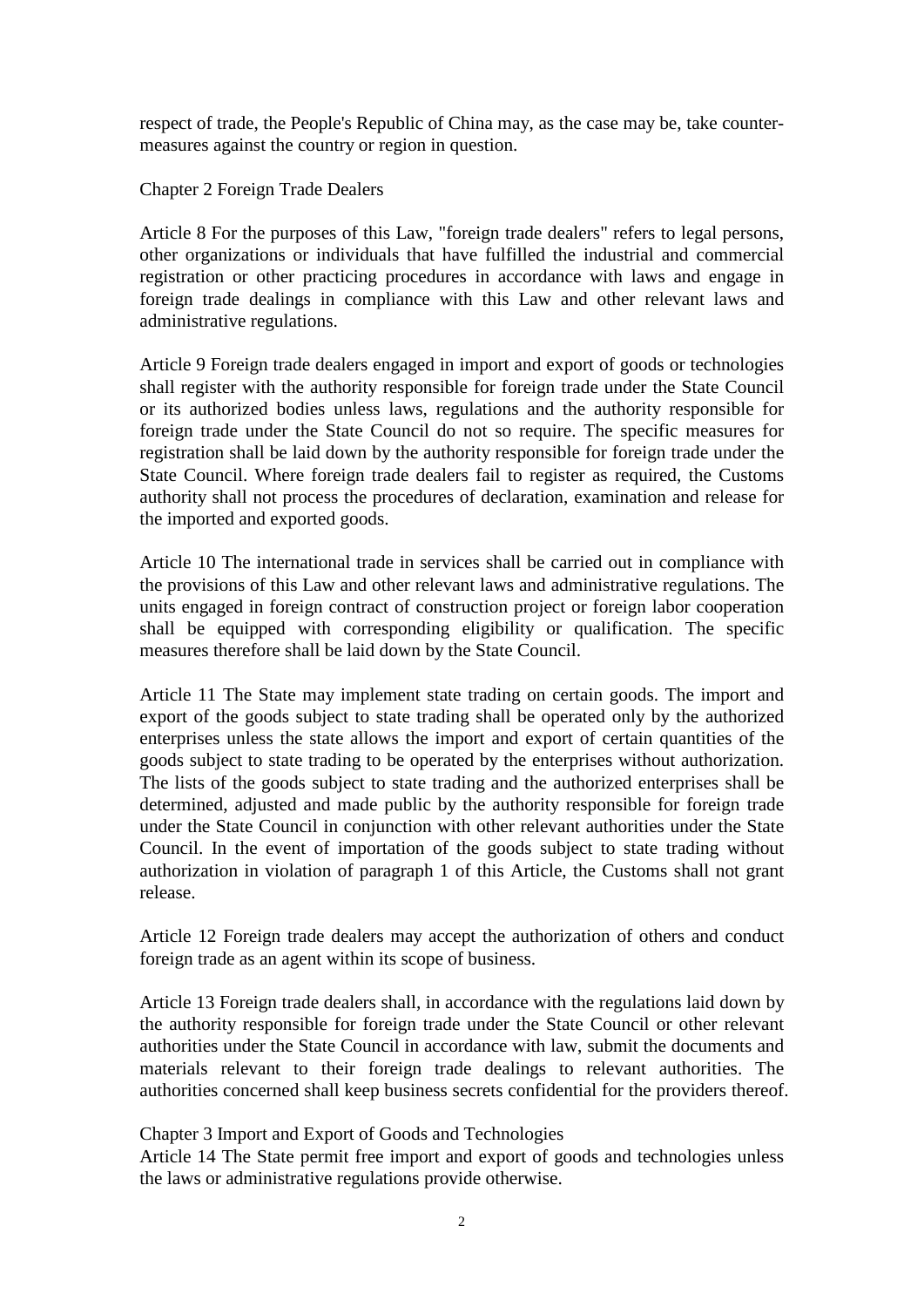Article 15 The authority responsible for foreign trade under the State Council may, in accordance with the need to supervise import and export, implement automatic import and export licensing certain goods subject to free import and export and make public the list thereof. Where the consignee or the consigner of the imported or exported goods subject to automatic licensing submits the automatic licensing application before going through the Customs declaration procedures, the authority responsible for foreign trade under the State Council or its authorized authorities shall grant approval. In case of failure to accomplish automatic licensing procedures, the Customs shall not grant release. In the case of importing or exporting technologies subject to free import and export, the contracts thereof shall be registered with the authority responsible for foreign trade under the State Council or its authorized authorities.

Article 16 The State may restrict or prohibit the import or export of relevant goods and technologies for the following reasons that:

(1) the import or export needs to be restricted or prohibited in order to safeguard the state security, public interests or public morals,

(2) the import or export needs to be restricted or prohibited in order to protect the human health or security, the animals and plants life or health or the environment,

(3) the import or export needs to be restricted or prohibited in order to implement the measures relating to the importations and exportations of gold or silver,

(4) the export needs to be restricted or prohibited in the case of domestic shortage in supply or the effective protection of exhaustible natural resources,

(5) the export needs to be restricted in the case of the limited market capacity of the importing country or region,

(6) the export needs to be restricted in the case of the occurrence of serious confusion in the export operation order,

(7) the import needs to be restricted in order to establish or accelerate the establishment of a particular domestic industry,

(8) the restriction on the import of agricultural, animal husbandry or fishery products in any form is necessary,

(9) the import needs to be restricted in order to maintain the State's international financial status and the balance of international payment,

(10) the import or export needs to be restricted or prohibited as laws and administrative regulations so provide, or

(11) the import or export needs to be restricted or prohibited as the international treaties or agreements to which the state is a contracting party or a participating party so require.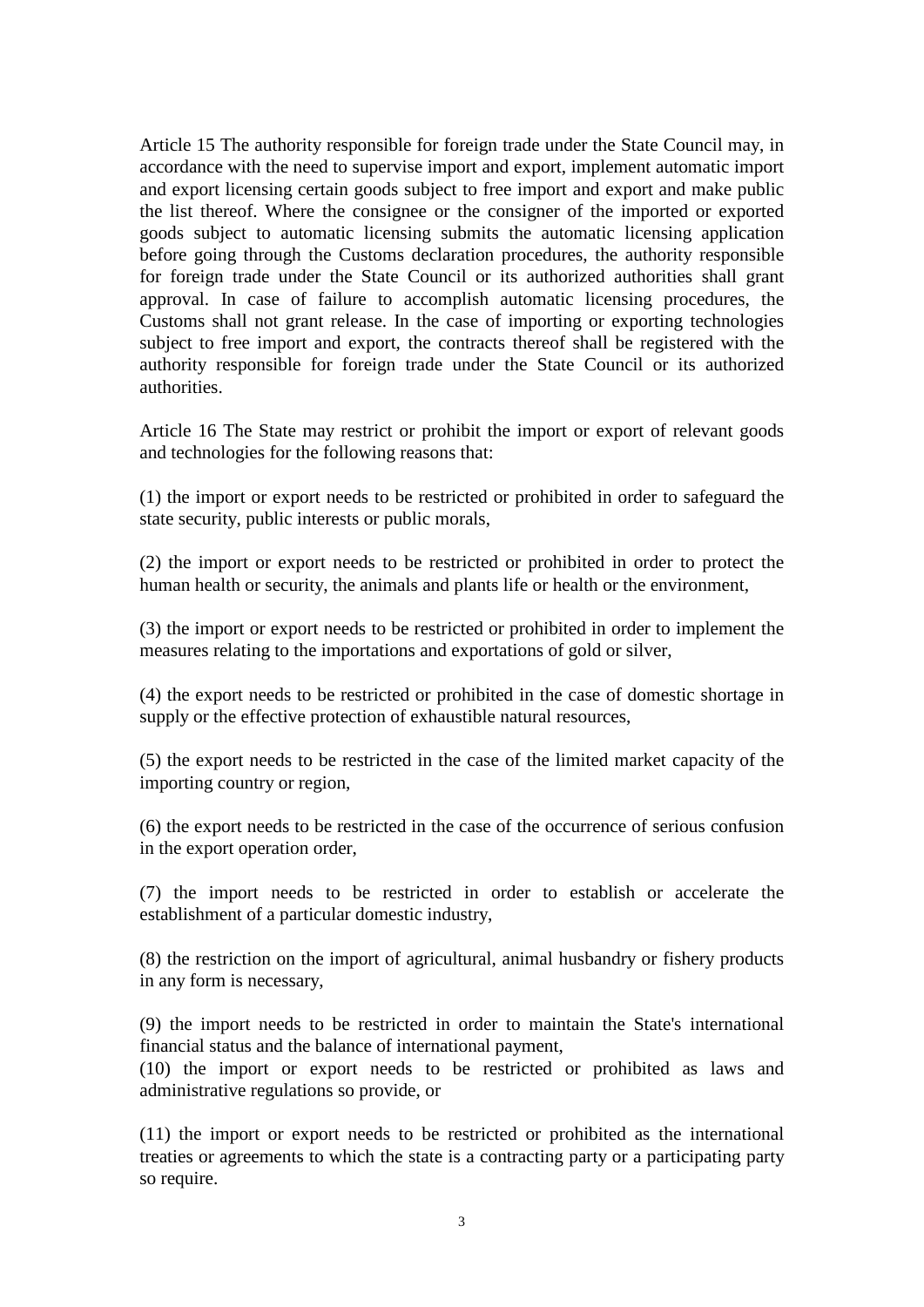Article 17 The State may, in the case of the import or export of the goods and technologies relating to fissionable and fissionable materials or the materials form which they are derived as well as the import or export relating to arms, ammunition and implements for war, take any measures as necessary to safeguard the state security. The State may, in the time of war or for the protection of international peace and security, take any measures as necessary in respect of import or export of goods and technologies.

Article 18 The authority responsible for foreign trade under the State Council in conjunction with other relevant authorities under the State Council shall, in accordance with the provisions of Articles 16 and 17 in this Law, establish, adjust and publish the list of goods and technologies of which the import or export is subject to restrictions or prohibitions. The authority responsible for foreign trade under the State Council independently or in conjunction with other relevant authorities under the State Council may, with the approval from the State Council, decide, on a temporary basis, to impose restrictions or prohibitions on the import or export of goods and technologies not included in the list provided in the above paragraph within the meaning of Article 16 and Article 17 in this Law.

Article 19 Goods subject to import or export restriction shall be subject to quota and/or licensing control; technologies whose import or export is restricted shall be subject to licensing control. Import or export of any goods and technologies subject to quota and/or licensing control will be effected only with the approval of the authorities responsible for foreign trade under the State Council or the joint approval of the foregoing authorities and other relevant authorities under the State Council in compliance with the provisions of the State Council. Certain imported goods may be subject to tariff rate quota control.

Article 20 Quotas and tariff rate quotas of the imported and exported goods shall be distributed on the principles of transparency, equity, impartiality and efficiency by the authority responsible for foreign trade under the State Council or the relevant authorities under the State Council within their respective responsibilities. Specific measures for the distribution shall be laid down by the State Council.

Article 21 The state shall implement the commodity assessment system in a uniform manner and in accordance with the provisions of relevant laws and administrative regulations carry out certification, inspection or quarantine in respect of imported and exported commodities.

Article 22 The state shall implement origin management in respect of the imported and exported goods. Specific measures therefore shall be laid down by the State Council.

Article 23 Where the import or export of cultural relics, wildlife animals, plants and the products thereof are prohibited or restricted by other laws or administrative regulations, the provisions of relevant laws and regulations shall be observed.

Chapter 4 International Trade in Services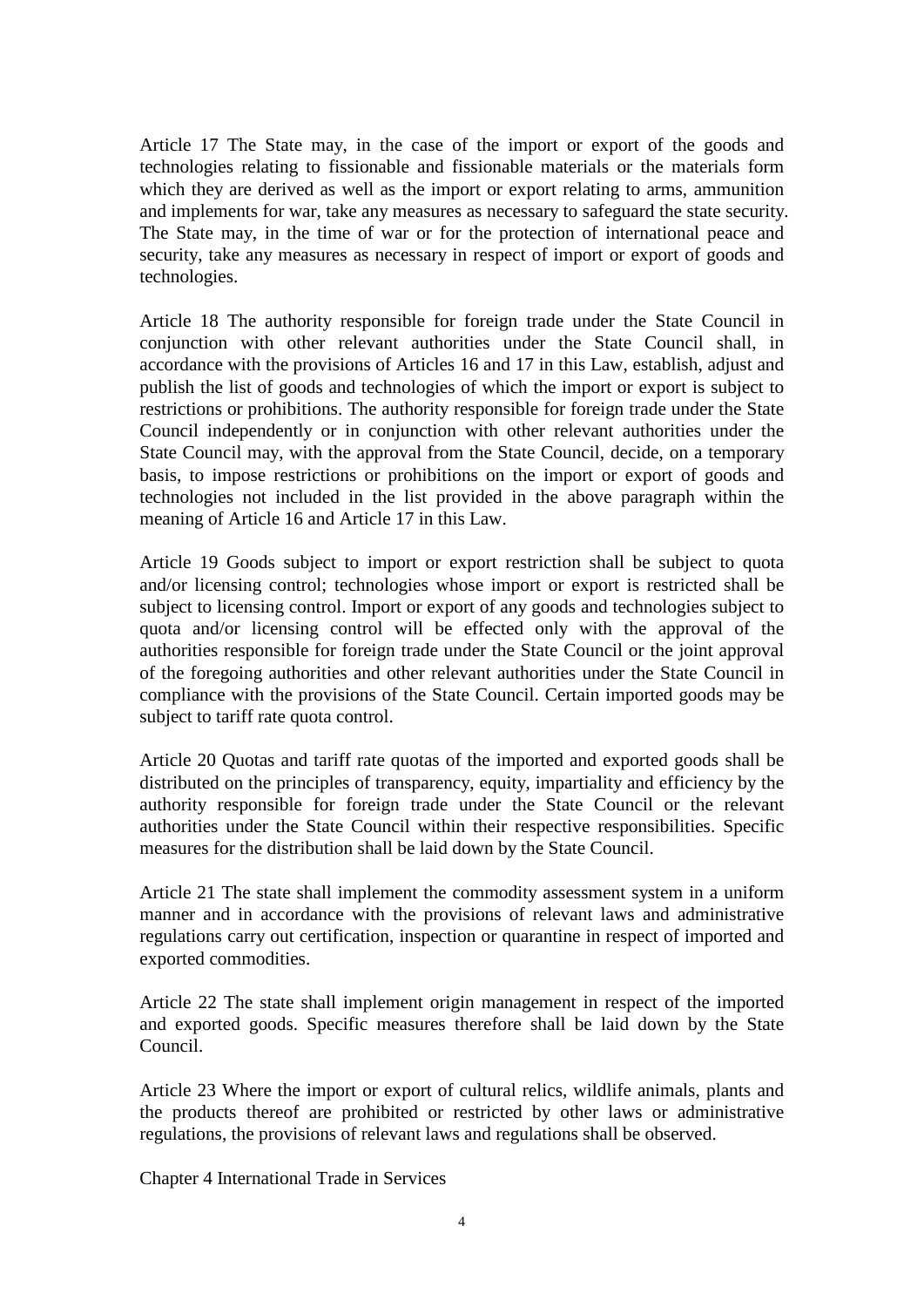Article 24 In respect of international trade in services, the People's Republic of China shall, in accordance with the commitments made in international treaties or agreements to which the People's Republic of China is a contracting party or a participating party, grant the other contracting parties or participating parties market access and national treatment.

Article 25 The authority responsible for foreign trade under the State Council in conjunction with other relevant authorities under the State Council shall, pursuant to provisions of this Law and other laws and administrative regulations, administer the international trade in services.

Article 26 The State may impose restrictions and prohibitions on the international trade in services for the reasons that:

(1) restrictions or prohibitions are needed to safeguard the state security, public interests or public morals,

(2) restrictions or prohibitions are needed to protect the human health or security, the animals and plants life or health or the environment,

(3) restrictions are needed to establish or accelerate the establishment of a particular domestic service industry,

(4) restrictions are needed to maintain the balance of international payment of the state,

(5) restrictions or prohibitions are needed as laws and administrative regulations so provide, or

(6) restrictions or prohibitions are needed as the international treaties or agreements to which the state is a contracting party or a participating party so require.

Article 27 The State may, in the case of military-related international trade in services, as well as the international trade in services relating to fissionable and fissionable materials or the materials form which they are derived, take any measures as necessary to safeguard the state security. The state may, in the time of war or for the protection of international peace and security, take any measures as necessary in respect of international trade in services.

Article 28 The authority responsible for foreign trade under the State Council in conjunction with other relevant authorities under the State Council shall, in accordance with the provisions of Articles 26 and 27 in this Law and other relevant laws and administrative regulations, determine, adjust and publish the market access list of international trade in services.

Chapter 5 Protection of Trade-Related Aspects of Intellectual Property Rights Article 29 The State shall, in accordance with laws and administrative regulations relevant to intellectual property rights, protect trade-related aspects of intellectual property rights. Where the imported goods infringe intellectual property rights and impair foreign trade order, the authority responsible for foreign trade under the State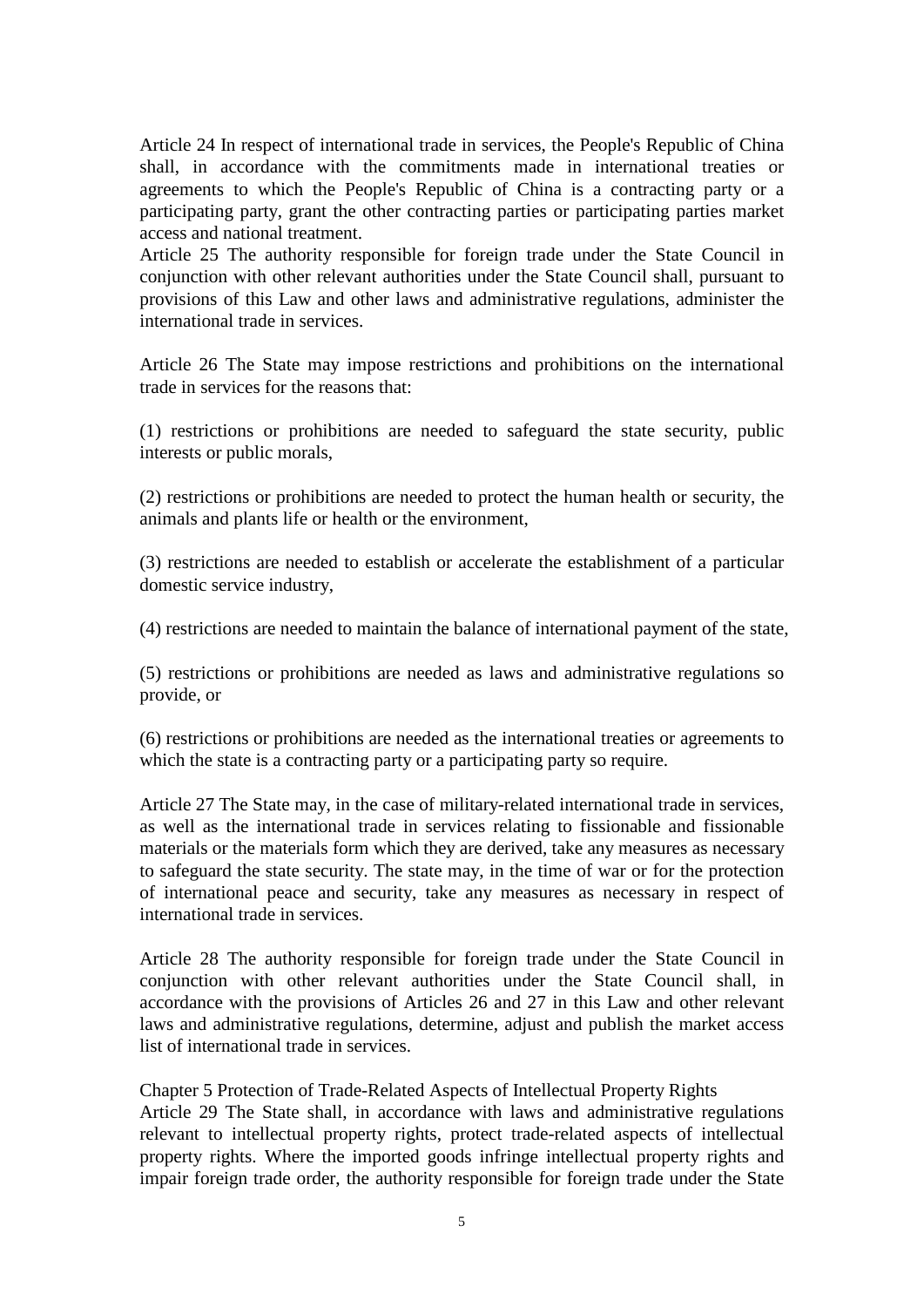Council may take such measures as prohibiting the import of the relevant goods from being produced or sold by the infringe within a certain period.

Article 30 Where the intellectual property right owner is involved in any one of such practices as preventing the licensee form challenging the validity of the intellectual property right in the licensing contract, conducting coercive package licensing or incorporating exclusive grantback conditions in the licensing contract, which impairs the fair competition order of foreign trade, the authority responsible for foreign trade under the State Council may take measures as necessary to eliminate such impairment.

Article 31 If other countries or regions do not grant the legal persons, other organizations and individual from the People's Republic of China national treatment in respect of the protection of intellectual property rights, or cannot provide adequate and effective protection of intellectual property rights for the goods, technologies or services from the People's Republic of China, the authority responsible for foreign trade under the State Council may, in accordance with the provisions of this Law and other relevant laws and administrative regulations and the international treaties or agreements to which the People's Republic of China is a contracting party or a participating party, take measures as necessary in respect of the trade with the country or region in question.

Chapter 6 Foreign Trade Order

Article 32 In foreign trade dealings, monopolistic behavior in violation of relevant provisions of anti-monopoly laws and administrative regulations is not allowed. In foreign trade dealings, any monopolistic behavior with the effect of eliminating market fair competition shall be disposed of in accordance with relevant provisions of anti-monopoly laws and administrative regulations. Where any activities in violation of laws set forth in the former paragraph occur with the effect of impairing foreign trade order, the authority responsible for foreign trade under the State Council may take measures as necessary to eliminate the impairment.

Article 33 In foreign trade activities, such unfair competition activities as selling the products at unreasonable low prices, colluding with each other in a tender, producing and releasing false advertisements and conducting commercial bribery and others like are not allowed. Any unfair competitive practice conducted in the foreign trade activities shall be disposed of in accordance with relevant laws and administrative regulations against unfair competition. Where any illegal activities as provided in the previous paragraph occur with the effect of impairing foreign trade order, the authority responsible for foreign trade under the State Council may take such measures as prohibiting the dealer from importing and exporting relevant goods and technologies to eliminate the impairment.

Article 34 The following practices are not allowed in foreign trade activities:

(1) forgery, distortion of origin marks of the imported and exported goods; forgery, distortion or trading of origin certificates of imported or exported goods, import and export licenses, certificates of import and export quota or any other certificate for import and export;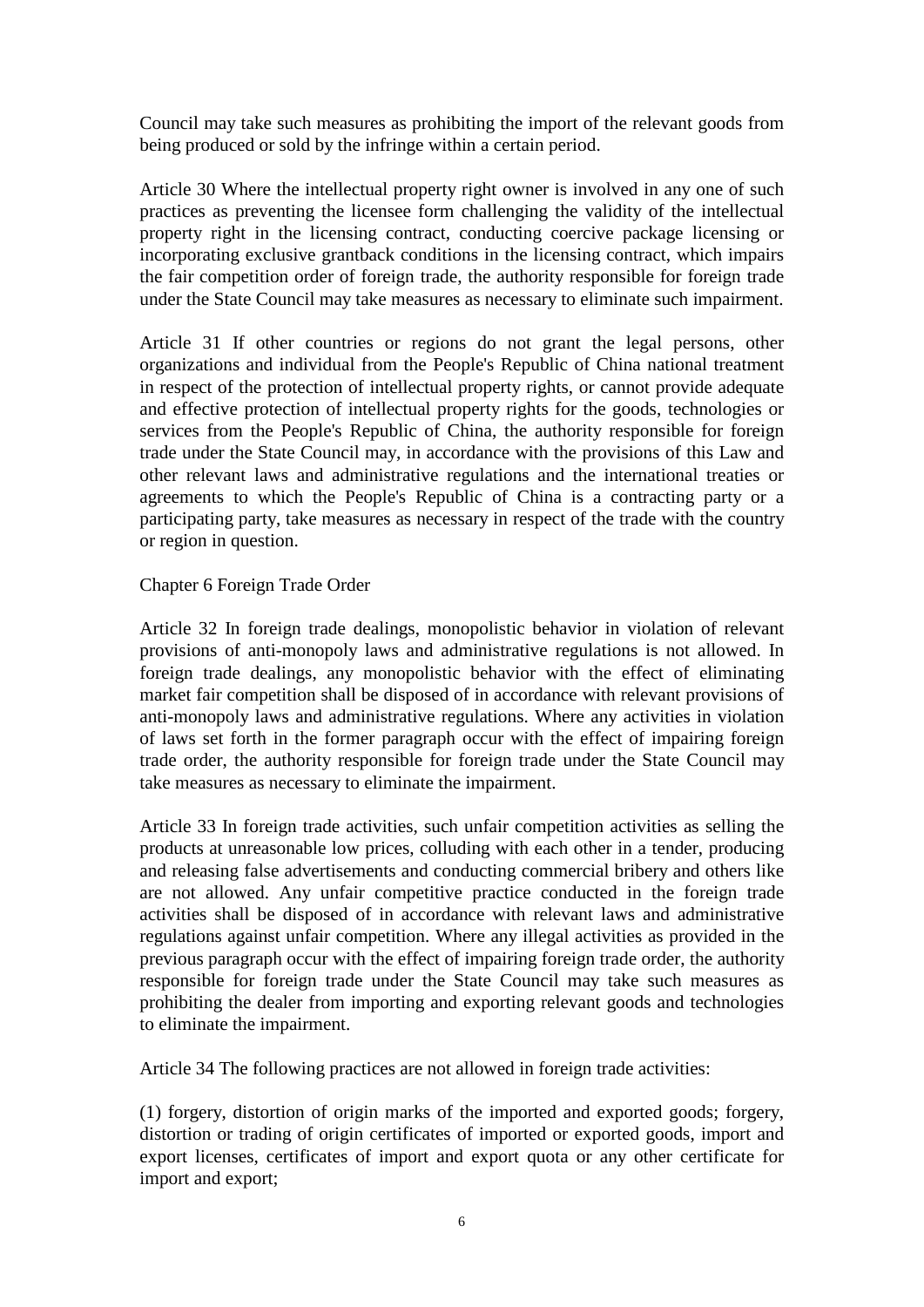(2) defrauding the State of the refunded tax on exports;

(3) smuggling;

(4) evading certification, inspection and quarantine inspection as provided by laws and administrative regulations;

(5) other activities in violation of the provisions of laws and administrative regulations.

Article 35 In foreign trade activities, foreign trade dealers shall act in compliance with relevant provisions of foreign exchange administration of the state.

Article 36 The authority responsible for foreign trade under the State Council may give a notice to the public the activities in violation of this Law for impairing foreign trade order.

Chapter 7 Foreign Trade Investigation

Article 37 In order to maintain the foreign trade order, the authority responsible for foreign trade under the State Council may carry out investigations on the following matters in accordance with laws and administrative regulations at its disposal or in conjunction with other relevant administrations:

(1) the impact on the domestic industry as well as the competitive strengths of import and export of goods, import and export of technologies and international trade in services;

(2) trade barriers of relevant countries or regions;

(3) matters needed to be investigated on in order to determine whether such foreign trade remedies as anti-dumping, countervailing or safeguard measures shall be taken;

(4) activities that circumvent foreign trade remedies;

(5) matters in relation to state security in foreign trade;

(6) matters needed to be investigated on in order to enforce the provisions of Articles 7, 29(2),30,31,32(3) and 33(3).

(7) Other matters which may have impact on foreign trade order and need to be investigated on.

Article 38 The authority responsible for foreign trade shall give a notice in case of initiating foreign trade investigations. The investigation may take the form of questionnaires in writing, hearings, on-the-spot investigations, entrusted investigations and otherwise. The authority responsible for foreign trade under the State Council shall, on the basis of the findings, submit investigation reports or make determinations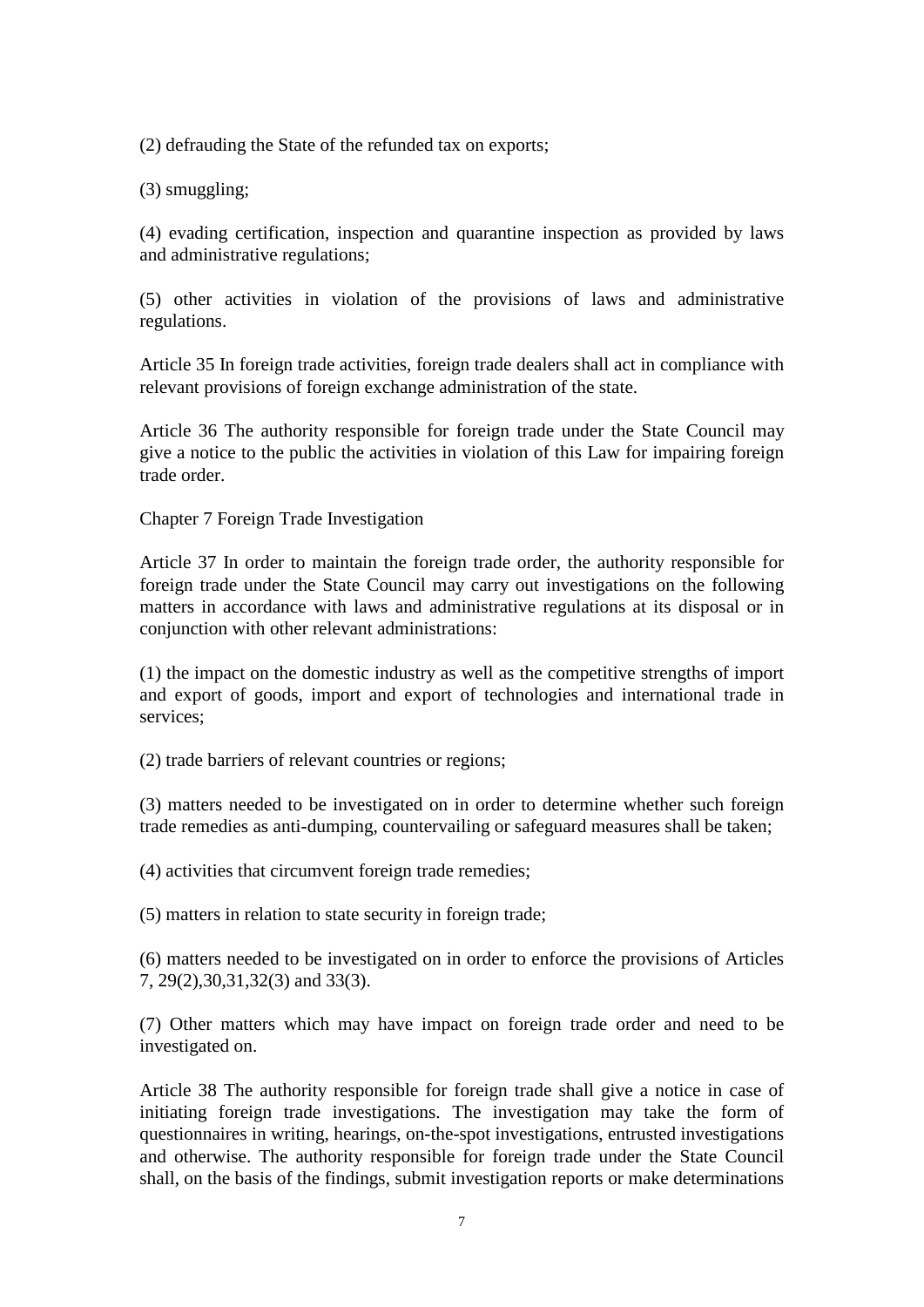and give public notices.

Article 39 Relevant units and individuals shall provide the foreign trade investigation with cooperation and assistance. The authority in charge of foreign trade and other authorities under the State Council as well as their staff members shall have the obligation to keep the state secrets and business secrets known to them confidential during foreign trade investigations.

Chapter 8 Foreign Trade Remedies

Article 40 The State may take appropriate foreign trade remedies on the basis of the findings of foreign trade investigation.

Article 41 Where a product from other countries or regions is dumped into the domestic market at a price less than its normal value and under such conditions as to cause or threaten to cause material injury to the established domestic industries, or materially retards the establishment of domestic industries, the State may take antidumping measures to eliminate or mitigate such injury, threat of injury or retardation.

Article 42 Where the export of a product from other countries or regions to the market of a third country causes or threatens to cause material injury to the established domestic industries, or materially retards the establishment of domestic industries, the authority responsible for foreign trade under the State Council may, on the request of the domestic industries, carry out consultations with the government of that third country and require it to take appropriate measures.

Article 43 Where an imported product has directly or indirectly accepts any specific subsidiary granted by the exporting country or region and under such conditions as to cause or threaten to cause material injury to the established domestic industries, or materially retards the establishment of related domestic industries, the State may take countervailing measures to eliminate or mitigate such injury or threat of injury or retardation.

Article 44 Where a product is being imported in substantially increased quantities and under such conditions as to cause or threaten to cause serious injury to the domestic industry that produces like or directly competitive products, the State may take safeguard measures as necessary to eliminate or mitigate such injury or threat of injury and provide the industry concerned with necessary support.

Article 45 Where the increase of services provided to China by the service suppliers from other countries or regions causes or threatens to cause injury to the domestic industries that provide like or directly competitive services, the State may take remedies as necessary to eliminate or mitigate such injury or threat of injury and provide such industry with necessary support.

Article 46 Where the restriction imposed by a third country on the import of a certain product causes the increase in quantities of such product imported into the domestic market and under such conditions as to cause or threaten to cause injury to the established domestic industry, or materially retards the establishment of related domestic industries, the state may take remedies as necessary to restrict the import of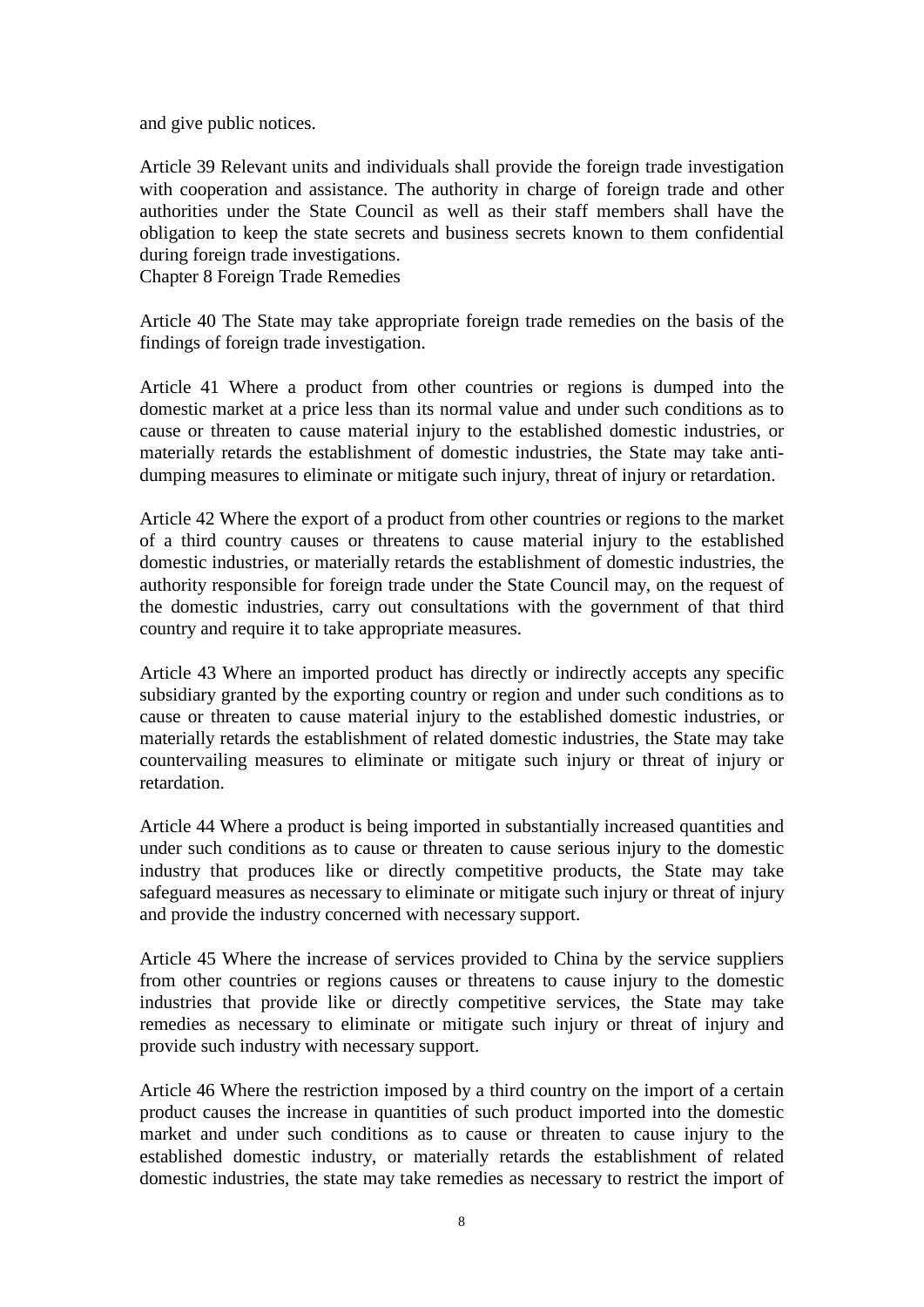the product concerned.

Article 47 Where any country or region that enters into or participate in the economic and trade treaties or agreements with the People's Republic of China deprives the People's Republic of China of or impairs her interests under such treaties or agreements, or hinders realization of the object of such treaties or agreements, the People's Republic of China has the right to request the relevant country or region to take appropriate remedies and has the right to suspend or terminate its performance of relevant obligations in compliance with relevant treaties and agreements.

Article 48 The authority responsible for foreign trade under the State Council shall carry out bilateral or multilateral foreign trade consultations, negotiations and settle disputes in accordance with this Law and other relevant laws.

Article 49 The authority responsible for foreign trade under the State Council and the other relevant authorities under the State Council shall establish the pre-warning and emergency system for import and export of goods, import and export of technologies and international trade in services so as to cope with the unexpected and unusual situations in foreign trade for the purpose of safeguarding the economic security of the State.

Article 50 The State may take necessary anti-circumvention measures against the activities circumventing the foreign trade remedies provided under this Law.

Chapter 9 Foreign Trade Promotion

Article 51 The State formulates foreign trade expansion strategies, establishes and improves the foreign trade promotion mechanism.

Article 52 The State shall establish and improve financial institutions for foreign trade and establish funds for foreign trade development and risk as the development of foreign trade requires.

Article 53 The State may take such measures as import and export credit, export credit insurance, export tax refund and other foreign trade promotion measures for the purpose of developing foreign trade.

Article 54 The State establishes the foreign trade public information service system, providing foreign trade dealers and the public with information services.

Article 55 The State shall take measures to encourage foreign trade dealer to explore international market, and develop foreign trade by adopting various forms such as foreign investment, foreign contract of construction project and foreign labor cooperation.

Article 56 Foreign trade dealers may organize or participate in relevant associations or chambers of commerce for importers and exporters in accordance with the law. Relevant associations or chambers of commerce shall abide by relevant laws and regulations, provide in compliance with their articles of association their members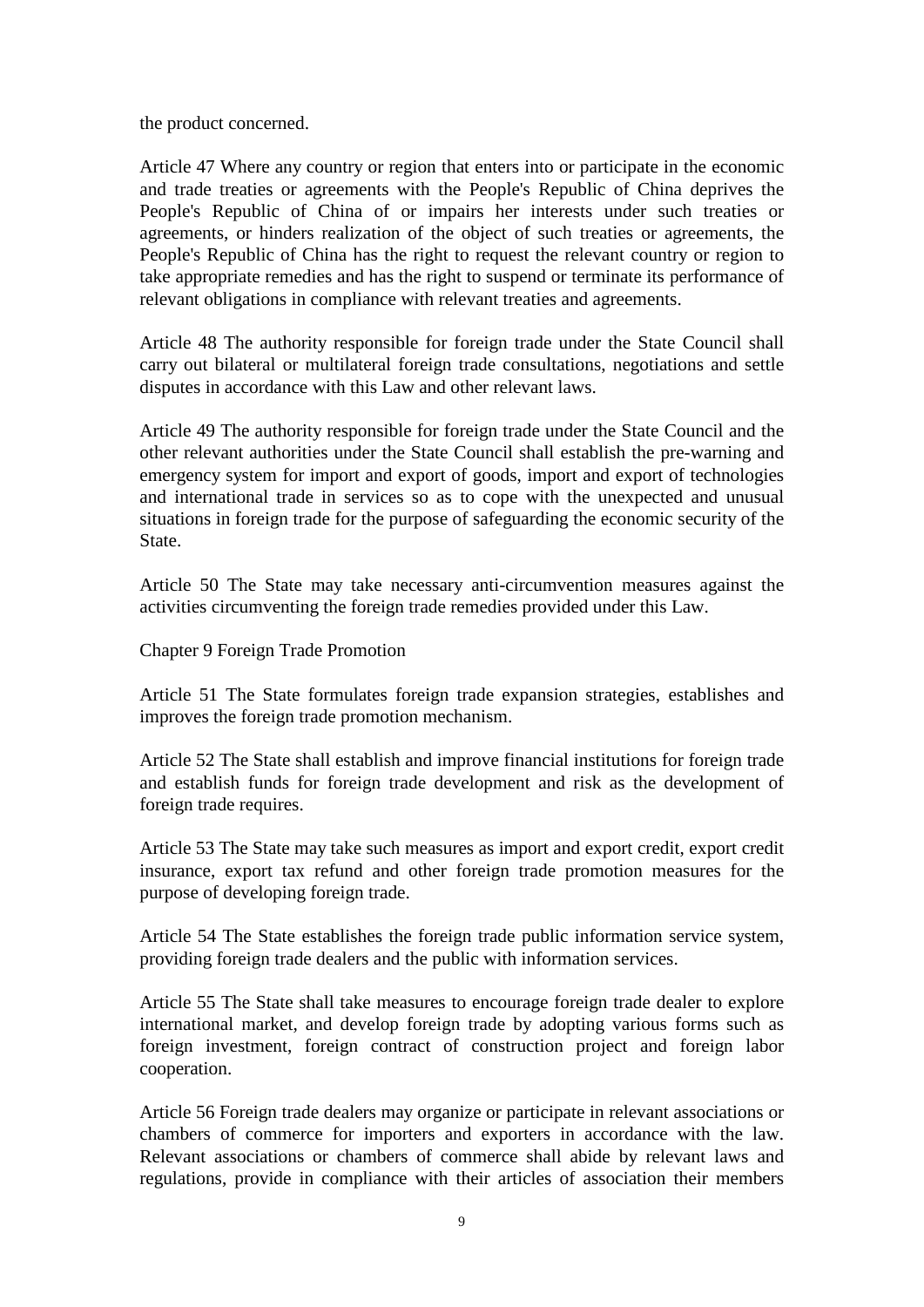with foreign trade related services in aspects of manufacturing, marketing, information and training, play a positive role in coordination and self-discipline, submit applications for relevant foreign trade remedies, safeguard the interests of their members and the industry, report to the relevant authorities the suggestions of their members with respect to foreign trade promotion, and actively promote foreign trade.

Article 57 The organization for the promotion of international trade in China shall, in accordance with its articles of association, engage in developing foreign trade relations, sponsoring exhibitions, providing information and advisory services and carry out other foreign trade promotion activities.

Article 58 The State shall support and facilitate the foreign trade carried out by small and medium-sized enterprises with small or middle scale.

Article 59 The State shall support and promote the development of foreign trade in national autonomous areas and economically under-developed areas.

## Chapter 10 Legal Liabilities

Article 60 Anyone who imports or exports the goods subject to the state trading without authorization in violation of Article 11 of this Law may be imposed on a fine of not more than RMB 50,000 Yuan by the authority responsible for foreign trade under the State Council or other authorities under the State Council; if the circumstances are serious, the aforesaid authorities may refuse to accept the application submitted by the trade dealer in violation of laws for carrying out imports or exports of the goods subject to state trading within three years from the date the administrative sanction decision takes effect or may withdraw the granted authorization of import and export of goods subject to state trading.

Article 61 Anyone who imports and exports the goods of which import and export is prohibited, or imports and exports the goods of which import and export is restricted without authorization shall be disposed of and punished by the Customs in accordance with relevant laws and administrative regulations; if the case constitutes a crime, he shall be prosecuted for criminal liabilities in accordance with the law. Anyone who imports and exports the technologies of which import and export is prohibited, or imports and exports the technologies of which import and export is restricted without authorization shall be disposed of and punished in accordance with relevant laws and regulations; Where no laws or regulations are available to apply to such activities, the authority responsible for foreign trade under the State Council shall order him to make a rectification, confiscate the illegal proceeds and impose a fine from one to five times the amount of the illegal gains. If there are no illegal proceeds or the illegal proceeds are less than RMB 10,000 Yuan, a fine from RMB 10,000 Yuan to RMB 50,000 Yuan shall be imposed; if the case constitutes a crime, he shall be prosecuted for criminal liabilities in accordance with the law. The authority responsible for foreign trade under the State Council and other relevant authorities under the State Council may, from the date when the administrative sanction decision or criminal penalty judgment takes effect as provided in paragraphs 1 and 2 of this Article, refuse the applications for import and export quotas or licenses submitted by the law-breaker, or prohibit the law-breaker from engaging in the import and export of relevant goods and technologies within a period from one to three years.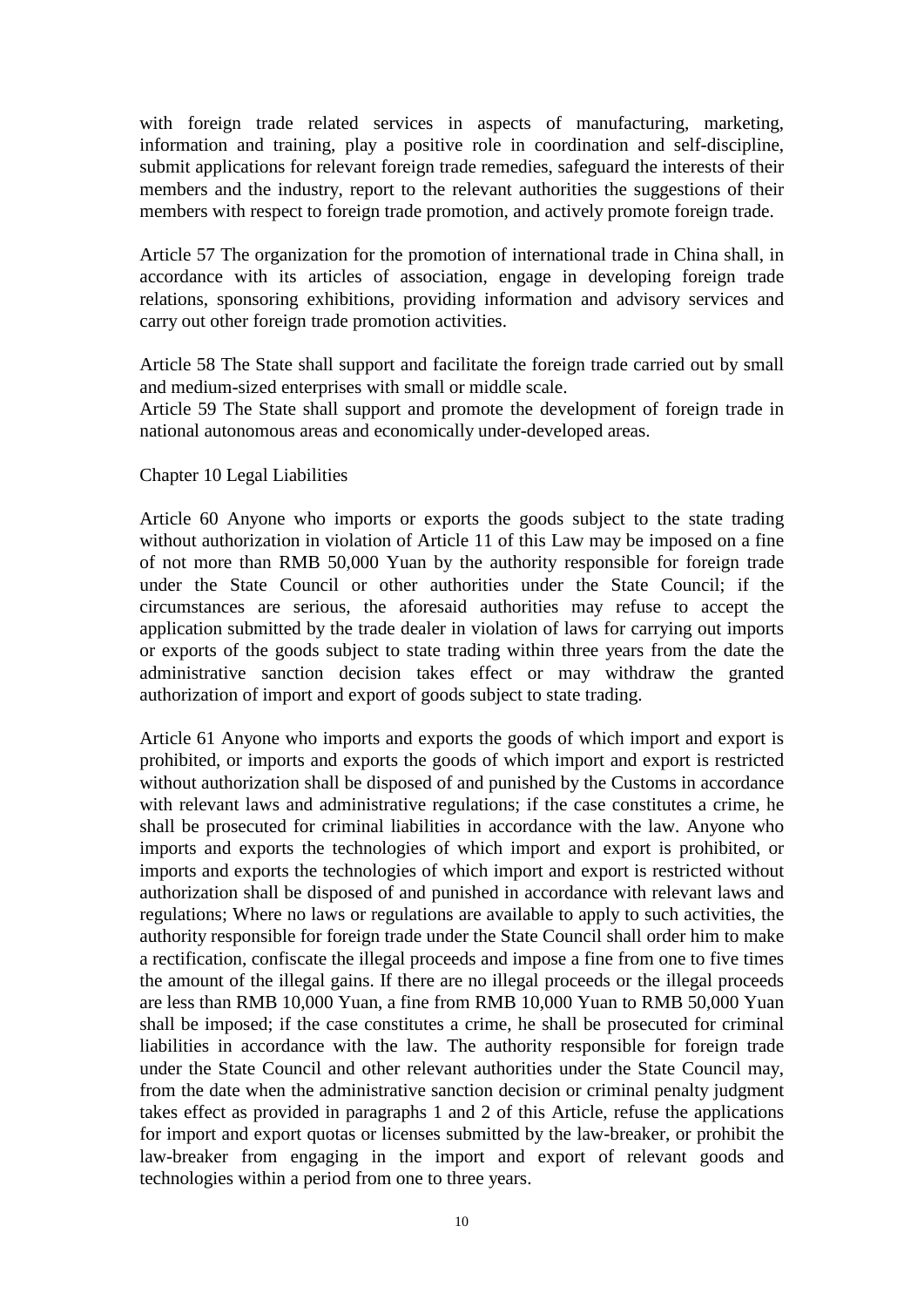Article 62 Anyone who engages in the international trade in services subject to prohibition or engages in international trade in services subject to restriction without authorization shall be disposed of and punished in accordance relevant laws and administrative regulations; Where no laws or regulations are available to apply to such activities, the authority responsible for foreign trade under the State Council shall order him to make a rectification, confiscate the illegal gains and impose a fine from one to five times the amount of the illegal proceeds. If there are no illegal proceeds or the illegal proceeds are less than RMB 10,000 Yuan, a fine from RMB 10,000 Yuan to RMB 50,000 Yuan shall be imposed; if the case constitutes a crime, he shall be prosecuted for criminal liabilities in accordance with the law. The authority responsible for foreign trade under the State Council may, from the date when the administrative sanction decision or criminal penalty judgment takes effect as provided in the previous paragraph of this Article, prohibit the law-breaker from engaging in relevant international trade in services within a period from one to three years.

Article 63 Anyone who acts in violation of the provision of Article 34 of this Law shall be punished in accordance with relevant laws and administrative regulations; if the case constitutes a crime, he shall be prosecuted for criminal liabilities in accordance with the law. The authority responsible for foreign trade under the State Council may, from the date when the administrative sanction decision or criminal penalty judgment takes effect as provided in the previous paragraph of this Article, prohibit the law-breaker from engaging in relevant foreign trade activities within a period from one to three years.

Article 64 Where a foreign trade dealer is prohibited from engaging in the relevant foreign trade activities in accordance with Articles 61-63, within the period of prohibition the Customs authority shall not grant release to the relevant imported or exported goods of that foreign trade dealer in accordance with the decision made by the authority responsible for foreign trade under the State Council, and the foreign exchange administration or designated foreign exchange banks shall not process the procedures of selling and purchasing foreign exchange.

Article 65 Any staff member serving in the authority responsible for foreign trade in accordance with this Law who neglects his duty, engages in malpractices for personal gains or abuses his power, shall be prosecuted for criminal liabilities if the case constitutes a crime, or shall be subject to administrative sanctions if the case dose not constitute a crime in accordance with the law. Any staff member serving in the authority responsible for foreign trade in accordance with this Law, who extorts property from others with job convenience or illegally accepts others' property and seeks advantages for them in return shall be prosecuted for criminal liabilities if the case constitutes a crime, or shall be subject to administrative sanctions if the case does not constitute a crime in accordance with the law.

Article 66 The parties in the foreign trade activities may apply for an administrative reconsideration or bring an administrative lawsuit before a people's court in case of dissatisfaction with a specific administrative act by the authority responsible for foreign trade administration in accordance with this Law.